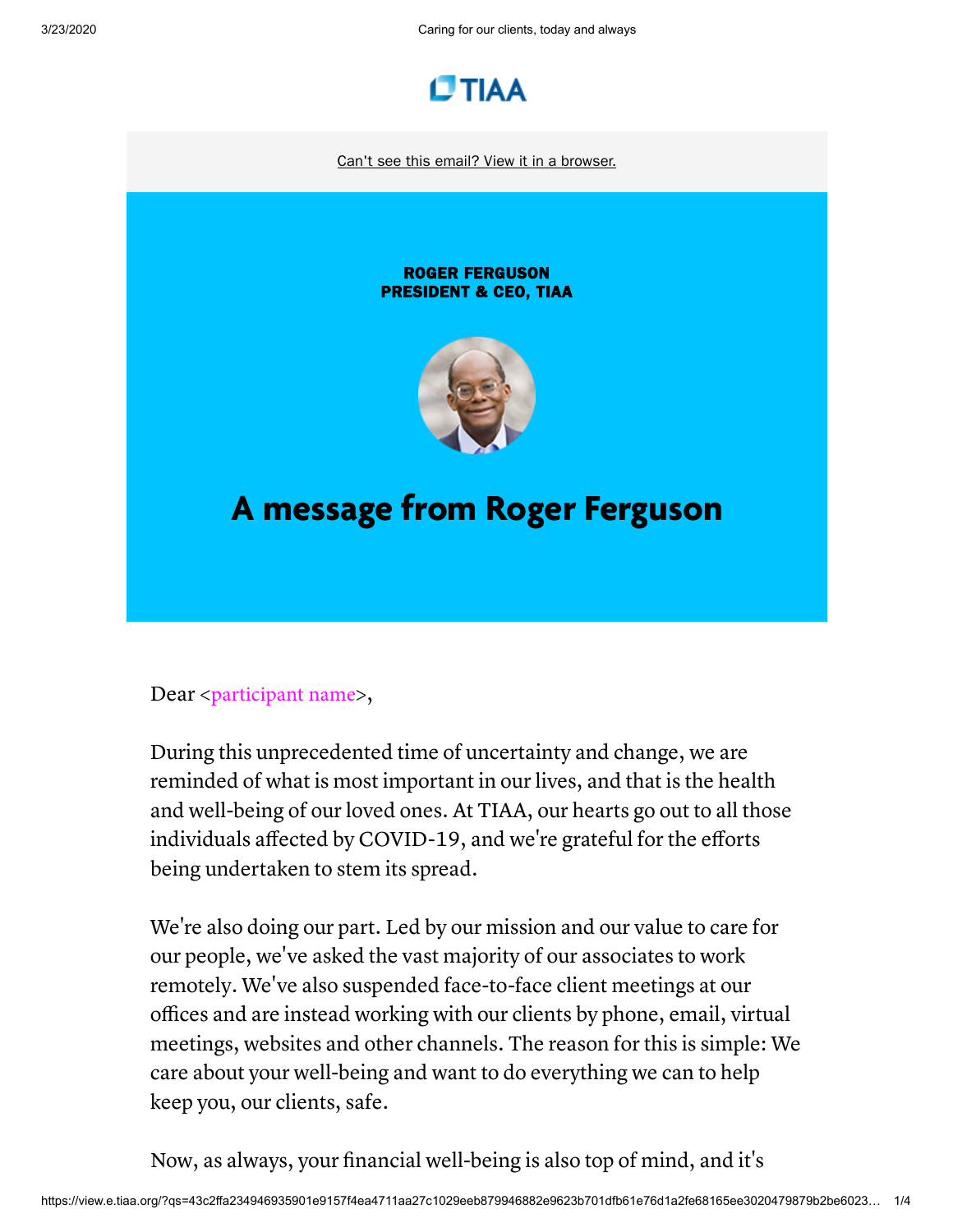natural to be concerned in the current environment. Drawing from my experience as a Federal Reserve Governor, including during the September 11 attacks, I am confident our country will see this through. Additionally, unlike  $9/11$  — and the financial crisis of 2007-2008 — we entered this period while the U.S. economy was very strong. While this is fortunate, market volatility is likely to continue until government measures make their way through the economy and the pandemic subsides.

As markets fluctuate, we recognize that it's against most people's nature to just sit still. But if you have a diversified portfolio that's in line with your goals and time horizon, we recommend staying the course since you're already executing against a solid plan.

If you're deeply concerned about your portfolio, this may be a good time to review your plan with our professionals. Your TIAA financial consultant or financial advisor can work with you to evaluate your longterm planning, including income goals, risk appetite and rebalancing needs to help you feel more confident through this market volatility. You may also want to consider exploring lifetime income options designed to help cover everyday expenses to ensure that when you retire you have access to income that will never run out.\*

And if you haven't created a plan for your future, please consider getting started <u>[here](https://click.e.tiaa.org/?qs=9b6ad8b45d9ff075de8b00e34fd9a73b30a72671e779c39b0e1d1df22adcc9c8cd11872873db3c61904e297bdf367fae511e9f7a602225aa)</u>. Times such as these are ideal for taking inventory of our lives and our goals as we re-evaluate what's most important and consider where to go from here.

What we don't recommend doing is trying to anticipate and react to daily market moves; investors who let emotions drive their investment decisions risk buying high and selling low and not reaching their longterm investment goals.

Yes, it's a challenging time, but you're not going through it alone: We at TIAA are here to support you every step of the way. We've weathered many such storms over our 102 years and have great confidence in the resiliency of our country. We will all navigate this together.

Please be well with your loved ones, and let's look out for each other and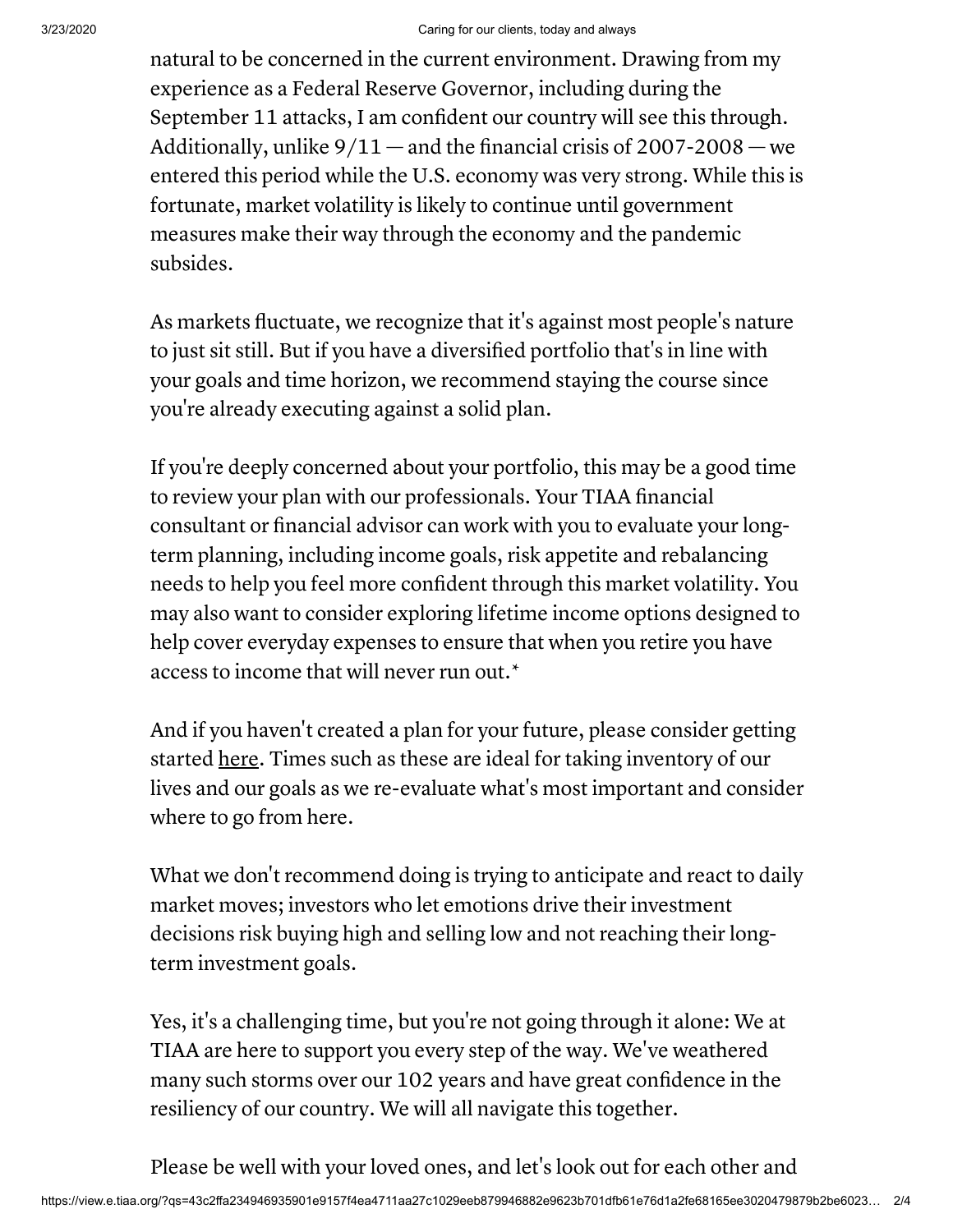stay safe.

Roger W. Ferguson, J.

Roger W. Ferguson, Jr. Chief Executive Officer, TIAA



Investment, insurance and annuity products are not FDIC insured, are not bank guaranteed, are not deposits, are not insured by any federal government agency, are not a condition to any banking service or activity, and may lose value.

This material is for informational or educational purposes only and does not constitute investment advice under ERISA. This material does not take into account any specific objectives or circumstances of any particular investor, or suggest any specific course of action. Investment decisions should be made based on the investor's own objectives and circumstances.

TIAA-CREF Individual & Institutional Services, LLC, Member FINRA, distributes securities products. Annuity contracts and certificates are issued by Teachers Insurance and Annuity Association of America (TIAA) and College Retirement Equities Fund (CREF), New York, NY. Each is solely responsible for its own financial condition and contractual obligations.